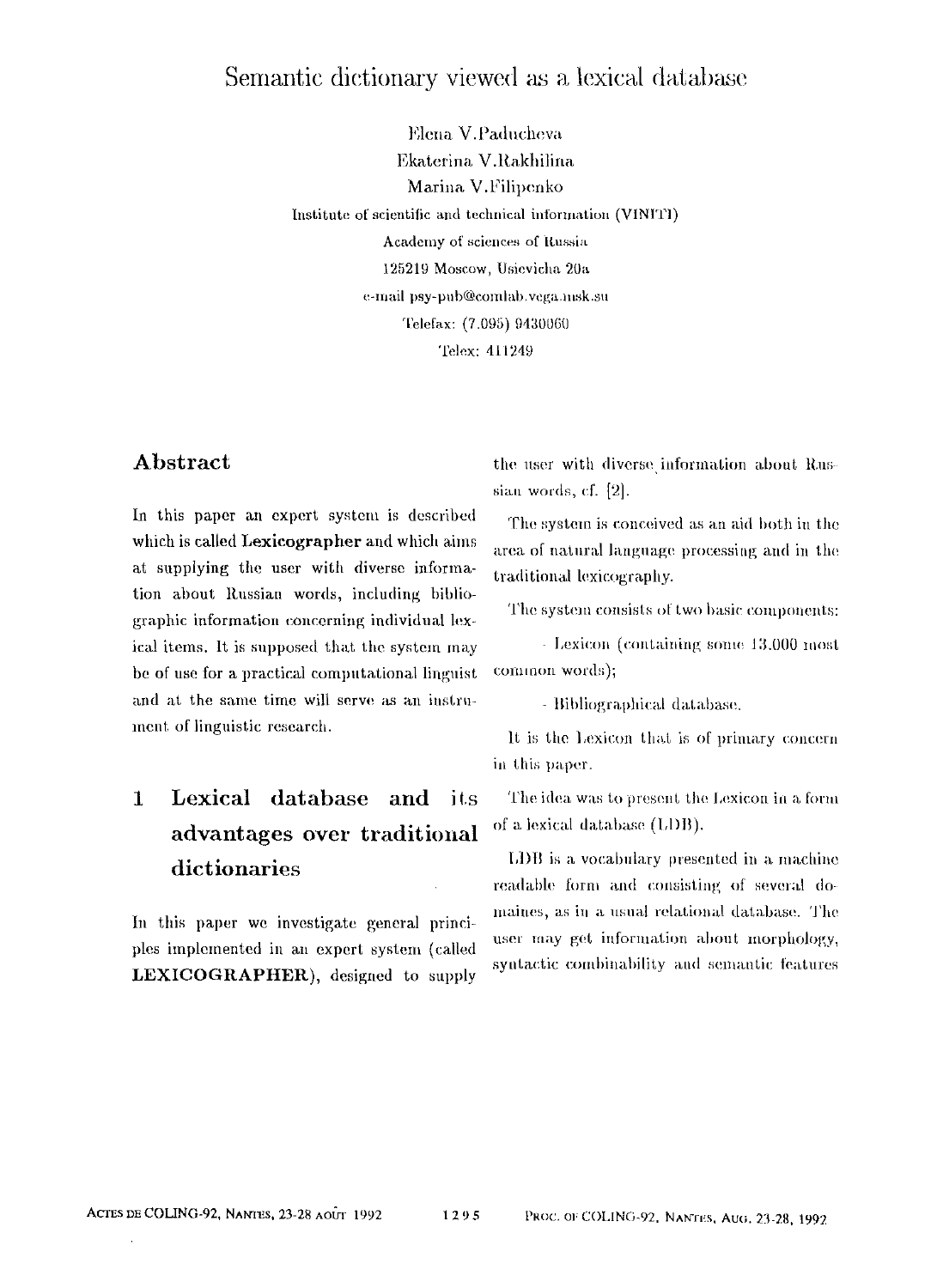of individual lexical items. It is semantics that predictable from their meaning. we concentrate upon in this paper.

Many attempts have been made to use traditional dictionaries in order to assign word senses to general semantic categories, cf. [1].

Our LDB contains semantic information that cannot be elicited from the existing dictionaries. The priority is given to semantic features influencing lexical or grammatical cooccurrence. In this paper possibilities are discussed of predicting selectional restrictions. syntactic features and other formal characteristics of the utterance - such as the array of arguments and their semantic interpretation, the meaning of an aspeetual form of a verb etc., on the basis of semantic features of a word in the lexicon.

The main advantage of a lexicai database as compared with a traditional dictionary consists in the fact that a database makes it possible to present semantic information in a format enabling the computer to locate efficiently various types of information specified for a given class of words. To put it differently, the main advantage of a database consists in the possibility of compiling lists of words possessing a common feature or a set of features.

There are three main principles that the system is based upon.

1. We are convinced that semantic features of words determine co-occurence to a much greater extent than it is usually acknowledged. In other words, we claim that many aspects of syntactic subcategorization of lexical items are

2. A semantic feature of a word is essentially a semantic component (or components) in its lexicographic definition.

3. A great amount of information about the meaning of a lexical unit; about its combinatory possibilities; prosody; referential features; or about its regular ambiguity, need not he stored in the dictionary: this information belongs to what may be called a grammar of lexicon and should be formulated in a generalized form. In this form it can be stored in a Lexical Knowledge-Base of semantic and syntactic regularities. This Knowledge-Base has not yet been designed, but semantic features of words in LDB are conceived as an input for general rules that will be stored in this hypothetical Knowledge-Base.

## **2 Lexical Database for Concrete Nouns**

There are different layers of lexicon that require specific formats of a database, and the choice of the format is one of the main problems of database formation.

In what follows we list domains in the Lexical Database for Concrete Nouns - one of the components of Lexicographer, now implemented in a working program~ Each domain is interpreted as a feature that can take a definite set of values.

Domain I. Morphological and syntactico-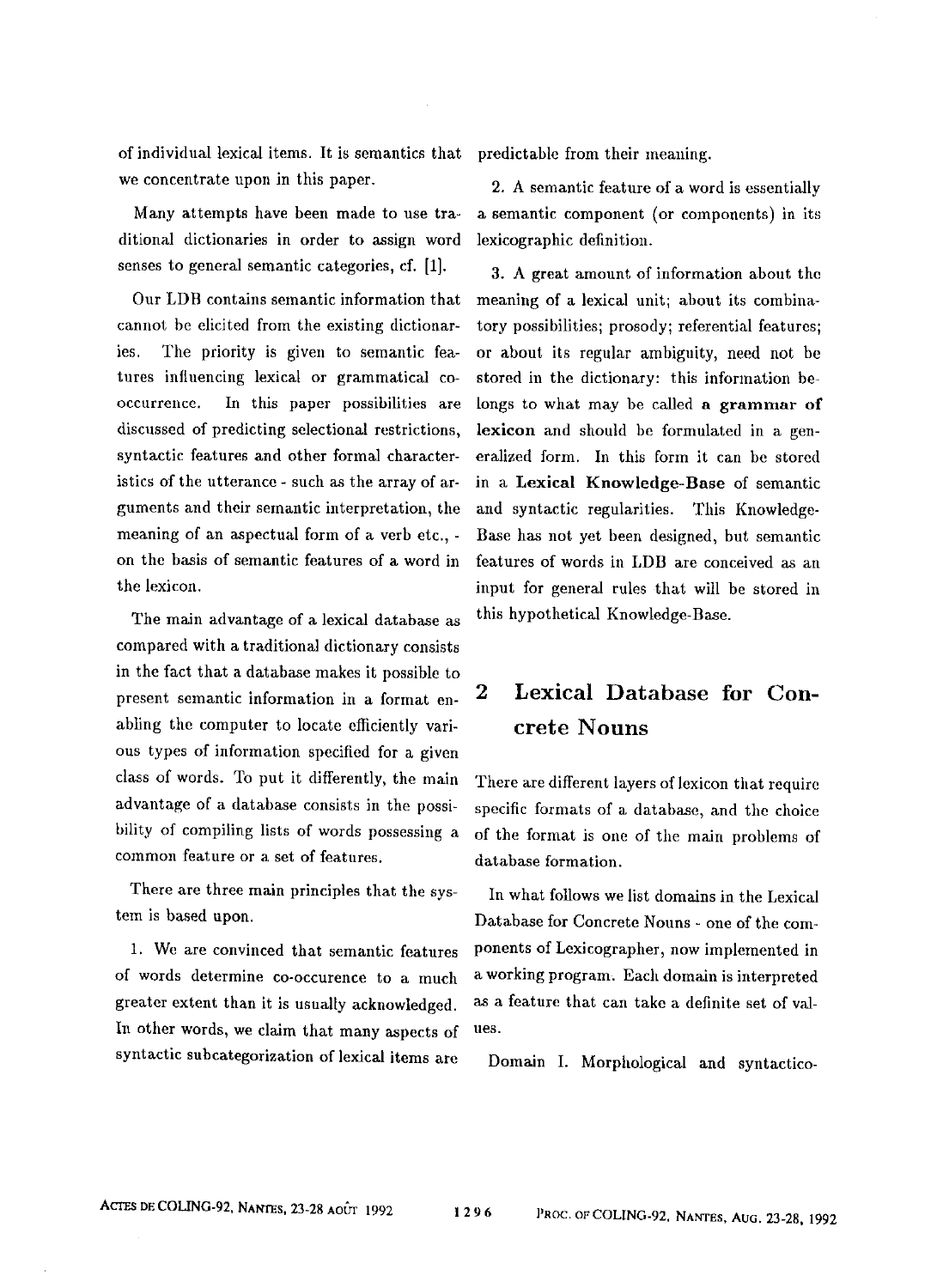morphological information (taken from the grammatical dictionary [3]).

This domain is subdivided into three domains:

I.1. Gender (fem., masc., neuter., common).

I.2. Animate/Inanimate

I.3. Declension and accentuation.

All the other domains contain semantic information. We do not mean that the system of semantic features would provide a word with an exhaustive lexicographic definition - this is not the appropriate task for a lexical database. The purpose of a database is to highlight those semantic aspects of a word that unite semantically cognate words and differentiate many of semantically different words from one another. In other words, lexical database is an instrument of predicting and calculating all sorts of useful semantic classes of words.

Domains II.1 and II.2 specify Mereological status of a word (more precisely, of a lexeme - namely, of a word taken in one of its lexical meanings). The values of the feature II.1 may be: PART, SET or WHOLE. In the later case domain II.2 is empty while in the first two cases it specifies the WHOLE for the PART and the ELEMENT for the SET: PART (SET) of what? E.g.,

 $(1)$  krylo 'ail'

M-status | PART

Of what | body

 $(2)$  stado 'herd'

M-status | SET

Of what | animals

(3) chelovek 'man'

M-status | WHOLE

Of what  $\vert$  -

Domain II.3 provides a lexeme with a taxonomic supercategory, such as Person. Plant. Animal, Metal, Building, Sphere of activity etc. This domain is of primary importance and it is this domain that defines the most interesting classes of concrete lexemes. The system of taxonomic categories has a hierarchical structure. Thus, the possibility is provided to state implicative dependencies between categories, so that the lower category inherits all the information from the category of a higher level.  $F_{\alpha}g_{\alpha}$ 

T-category (osobnjak 'private residence') = dom 'house':

T-category (dom) = postrojka 'building';

T-category (postrojka) = sooruzenie 'construction'.

Thus, lexeme osobnjak will be assigned not only to the class of houses but also to the class of buildings and to the class of constructions.

Domain II.4 specifies a Predicate semantically connected with the noun in question. It turns out that such predicates occupy the most prominent place in lexicographic definitions of a great majority of concrete nouns. Usually these are predicates that determine a standard way in which the corresponding object is used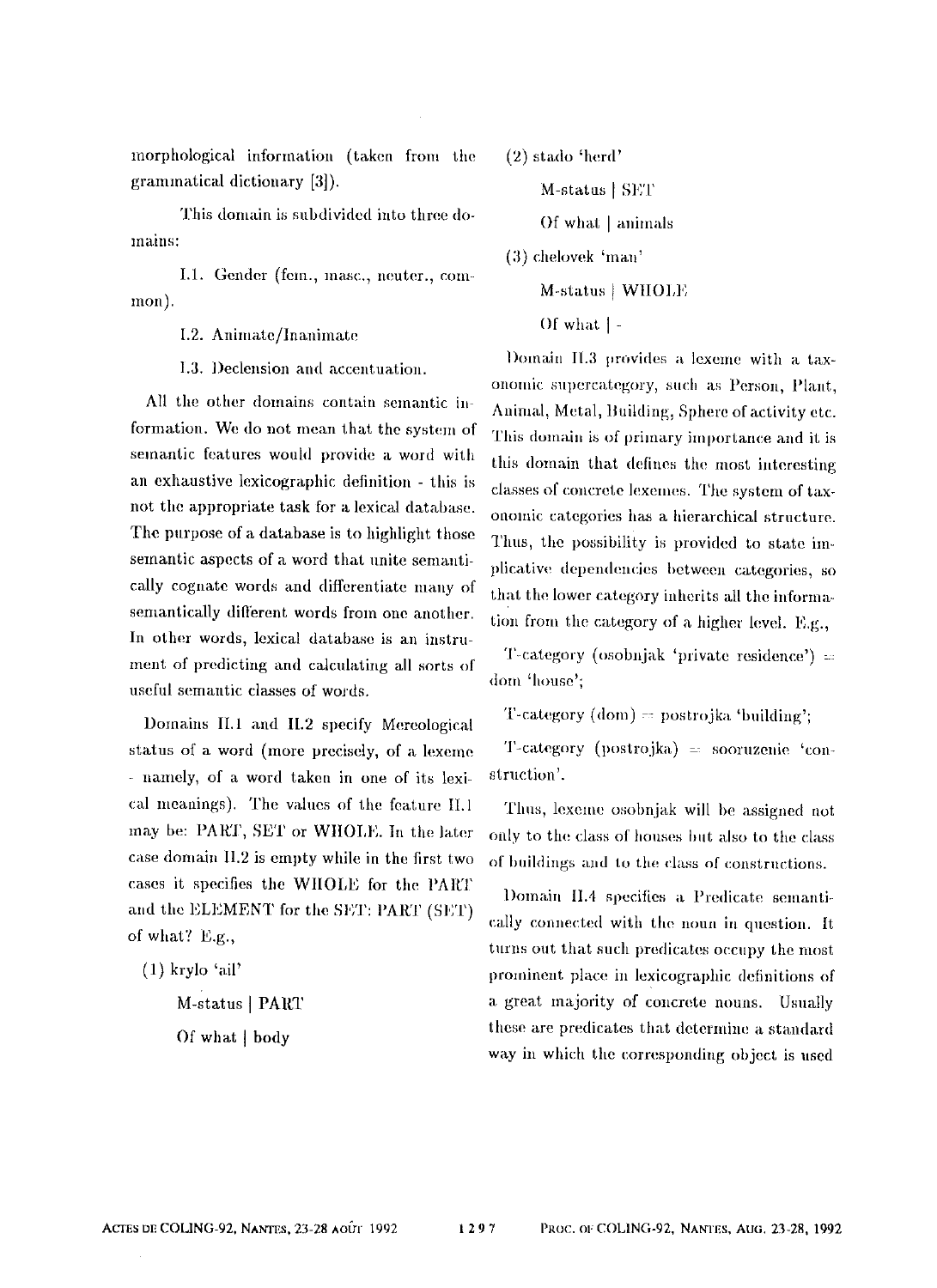(functional predicates):

Predicate (house)  $=$  to live

Predicate (chair) = to sit

Predicate (goblet)  $=$  to drink. There are also nouns that imply a non-functional predicate in their lexicographic definition - a predicate that determines its characteristic property, cf.

Predicate (liquide)  $=$  to flow.

Some nouns require predicates of both types, cf.

Predicate (cellar)  $=$ 

1) to store products;

2) digged under the floor of a house.

For some classes of nouns Domain 1.4 Predicate is empty, e.g., for some (not all!) names of the so-called natural classes and for the names of parts of the corresponding objects, cf.

krab 'crab':

M-status I WHOLE

Of what I -

T-category ] animal

Predicate ] -

Inclusion of predicates into a lexicographic definition of concrete nouns may be considered an attempt to fertilize theoretical lexicography with the ideas of frame semantics.

Domain II.5: Predicate may have a Restriction as for the range of possible taxonomic classes of its arguments, e.g.

khishchnik 'beast of prey' M-status [ WHOLE Of what  $\vert$  -T-category | animal Predicate I to eat Restriction I animal

The Database for Concrete Nouns is ready for demonstration. The database for verbs and a small base for pronouns are in a stage of preparation.

## **3 Combinability predictions for concrete nouns**

Here are some examples of how semantic information contained in the database can be used to predict syntactic regularities.

Example 1. As was stated earlier, domains II.1, II.2 define the following relations:

- 1) PART-WHOLE;
- 2) SET-ELEMENT.

There are propositions that differentiate these two relations; thus, combinations in (a), with PART-WHOLE relation are possible with a preposition U, while combinations in (b), with a SET-ELEMENT relation, are not:

> a. nozka 'leg' U stula 'chair' pugovica 'button' U paljto 'coat' b. \*chaschka 'cup' U serviza 'service' \*korova 'cow' U stada 'herd'